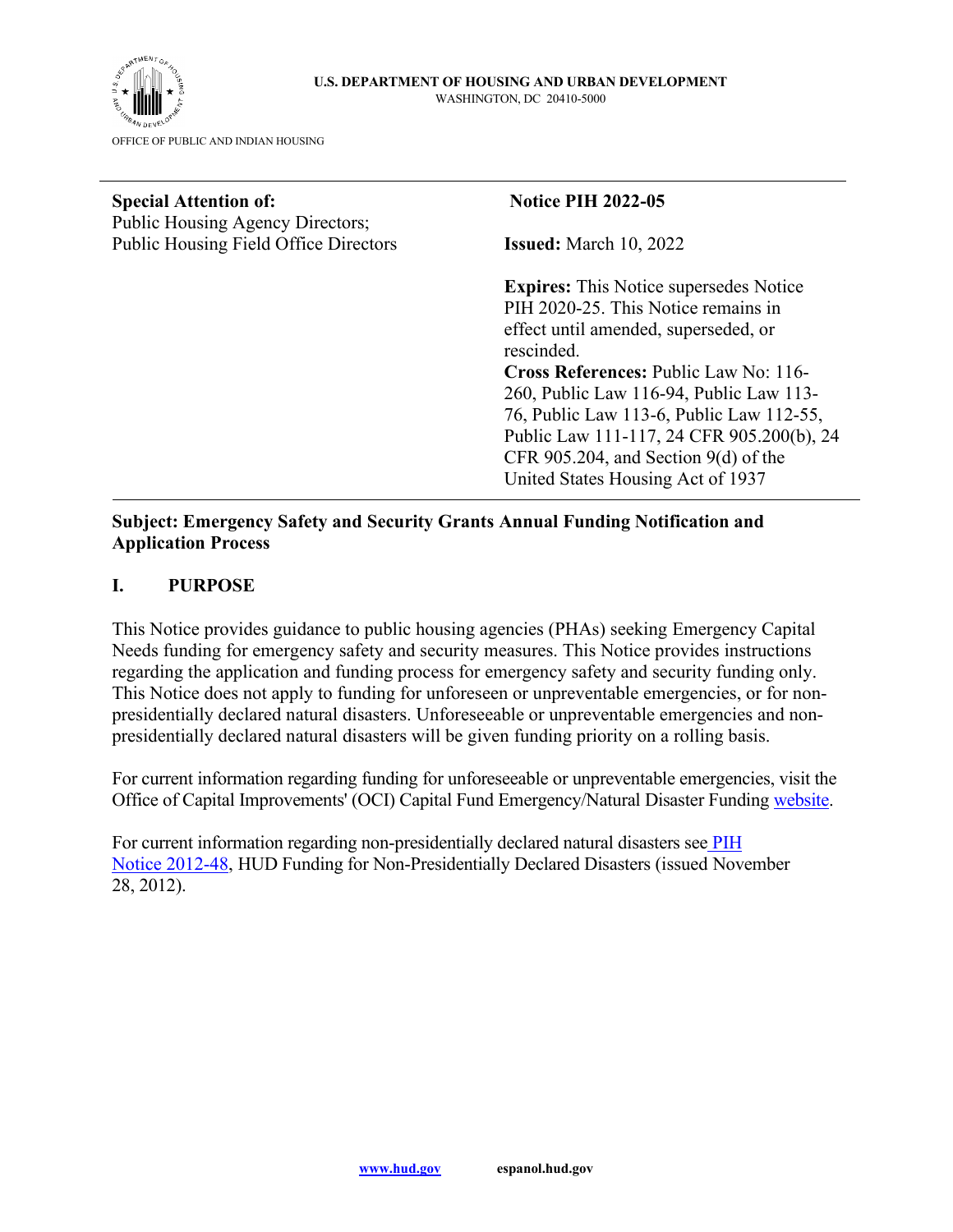### **II. BACKGROUND**

Each year, Congress sets aside funds within the Public Housing Fund (formerly Capital Fund) appropriation to fund emergencies and natural disasters, specifically to address needs resulting from unforeseen or unpreventable emergencies and natural disasters, excluding Presidentially Declared disasters, occurring in the current fiscal year. Within the set-aside, Congress may appropriate specific funding to provide assistance to PHAs for emergency capital needs for safety and security, including measures necessary to address crime and drug-related activity.

Effective with PIH Notice 2019-22, the Department included the threat of carbon monoxide poisoning as a potential emergency safety need for public housing residents; and the Department may elect at its option to include costs for the purchase, repair, replacement, or installation of carbon monoxide detectors as eligible activities for emergency Safety and Security grant funding. PHAs are also reminded that emergency safety and security needs are eligible Capital Fund costs within annual formula Capital Fund grants.

# **III. AVAILABILITY OF FUNDS**

The Department has the discretion to set aside a portion of the Emergency and Disaster Reserve specifically for emergency safety and security funding. The Department has the discretion to award funds beyond the initial set-aside amount if additional current year, or prior year, funding becomes available after initial grant awards are made. To the extent allowed by appropriations, HUD will use the same list of qualified applicants to make the additional awards.

# **IV. POLICY**

The Department's policy, with respect to emergency safety and security funding, is to award grants that are adequate for safety and security emergencies meeting the requirements set forth in this Notice. The Department may elect to separate emergency safety and security funding available for measures to address crime and drug-related activity from funding available for the purchase, repair, replacement, or installation of carbon monoxide detectors.

The Department will fund expenses to address safety and security emergencies that pose an increased threat to the health and safety of PHA residents in accordance with this Notice until the set-aside funding is exhausted. PHAs must describe and explain how they have experienced an increased awareness of the immediate threat to the health and safety of their public housing residents in order to be considered for this funding. This explanation should be included within the narrative descriptions as requested in **Section XI.** 

# **V. STATUTORY INTERPRETATION**

As outlined in this Notice, emergency funding may be available to PHAs that require funding for capital needs related to safety and security measures necessary to address crime and drug-related activity or for safety emergencies requiring the purchase, repair, replacement, or installation of carbon monoxide detectors.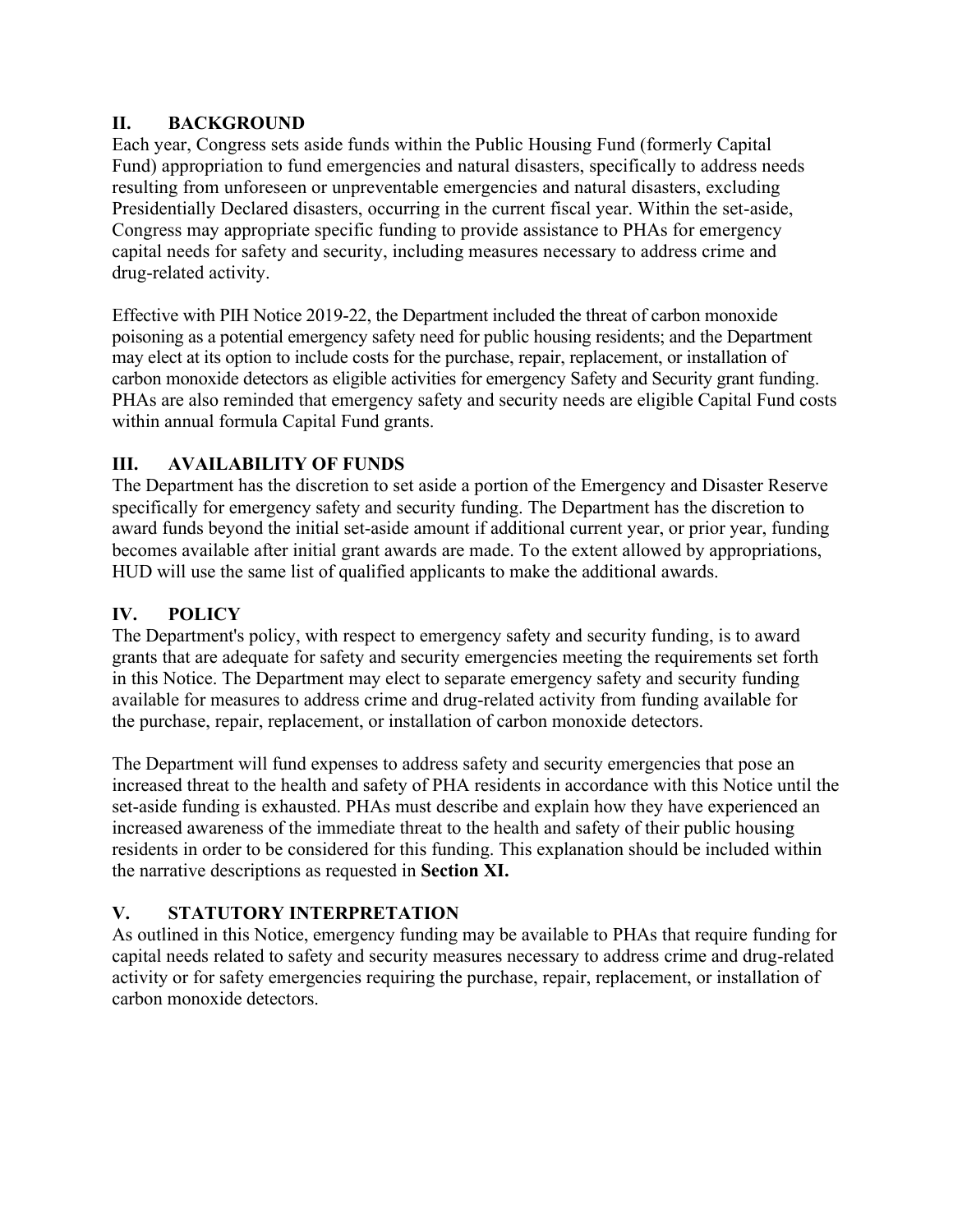#### **VI. APPLICABILITY**

This Notice only applies to PHAs interested in seeking funding for capital needs related to safety and security emergency measures necessary to address crime and drug-related activity or for safety emergencies requiring the purchase, repair, replacement, or installation of carbon monoxide detectors.

#### **VII. GRANT AWARD LIMIT**

PHAs may submit separate applications for funding to address crime and drug-related activity and for funding for the purchase, repair, replacement, or installation of carbon monoxide detectors.

In any case, emergency safety and security funding **will be limited to an overall total of \$250,000 per PHA per Fiscal Year** (whether for security measures to address crime and drugrelated activity and/or for the purchase, repair, replacement, or installation of carbon monoxide detectors). A PHA's funding award will be based on a number of factors including the proposal's cost estimate, the number of units identified within the application, as well as the description of the identified emergency safety and security need.

A PHA may submit an application for funding for one or more of its projects as long as its request does not exceed an overall total of \$250,000 per application cycle.

A PHA is **ineligible** to receive emergency safety and security funding if it has previously received emergency safety and security funding for the same project(s) and for the same broad purpose (that is, crime and drug-related activity or the purchase, repair, replacement, or installation of carbon monoxide detectors) for which the funds are currently being requested.

### **VIII. ELIGIBLE USES OF EMERGENCY SAFETY AND SECURITY FUNDING**

Emergency Safety and Security grants can only be used to cover eligible expenses as defined in **Section VIII. A.** below to address threats to resident safety caused by a safety and security emergency. Grants must be used for Capital Fund eligible items that address an emergency capital need (see [24 C.F.R. § 905.200\(b\),](https://www.ecfr.gov/current/title-24/subtitle-B/chapter-IX/part-905/subpart-B/section-905.200) *Eligible Activities* of the Capital Fund). The capital need request must address the identified threat posed to the health and safety of a PHA's public housing residents by crime and drug-related activity or by the potential for carbon monoxide poisoning.

The intent of these grants is to provide one-time project-specific assistance for emergency safety and security items that could not be absorbed within the PHA's Capital Fund budget. Emergency Safety and Security eligible items must meet Uniform Physical Condition Standards (UPCS) and local code requirements for egress where necessary. Any physical modifications must comply with all applicable Federal accessibility requirements, including under Section 504 of the Rehabilitation Act, Title II of the Americans with Disabilities Act, and the Fair Housing Act.

### **A. Eligible Uses**

Emergency Safety and Security grant funds may be used to purchase, install, repair, or replace capital needs items including, but not limited to: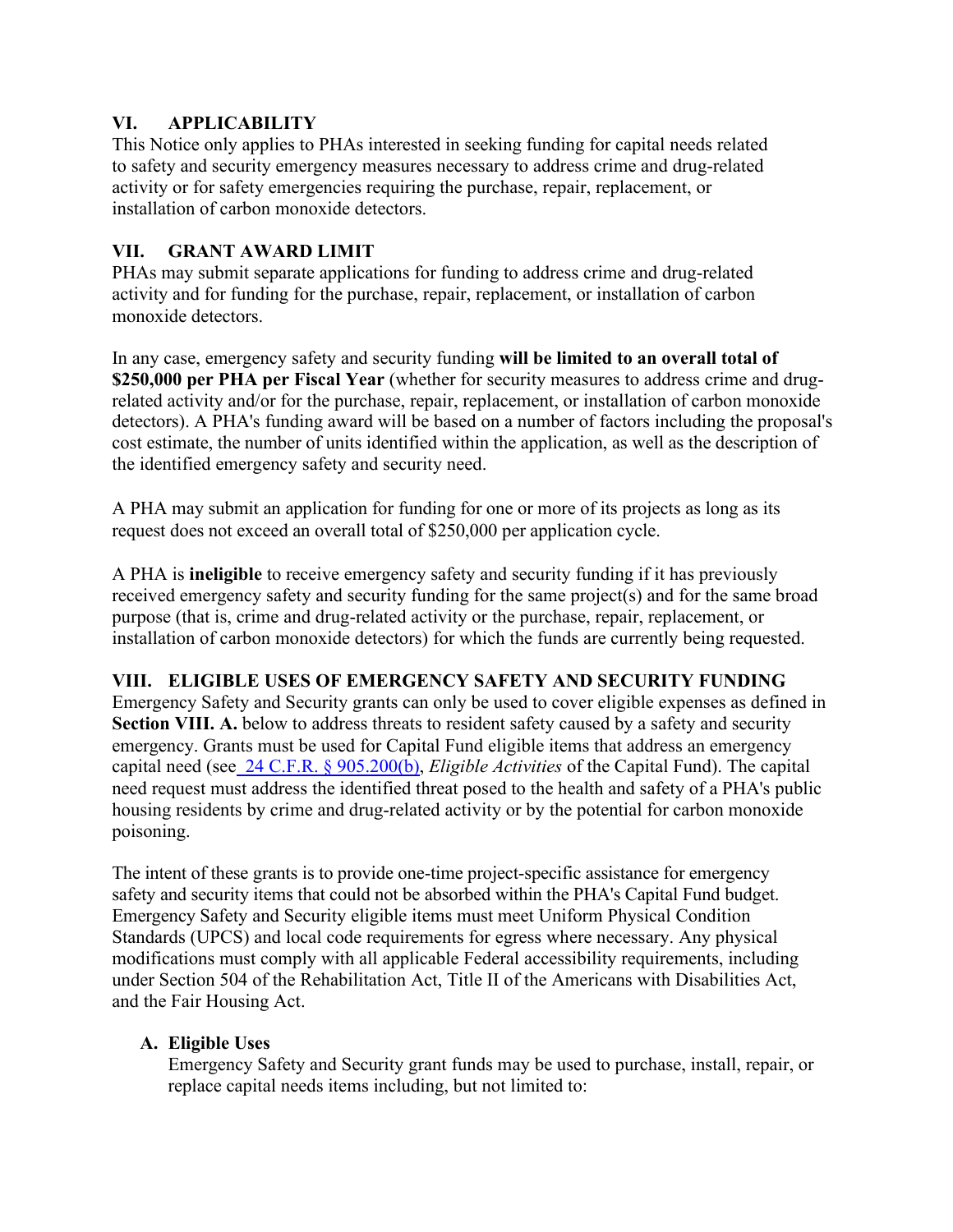- **Items that address the threat to safety posed by crime and drug-related activity:** 
	- o Security systems/cameras including digital video recorders and secure Wi-Fi transmission of video signal. (**Note: Per 2 C.F.R. § 200.216 and Public Law 115-232, section 889, Safety and Security grantees are prohibited from using grant funds to purchase, lease, or renew or extend contracts for security equipment produced by the Huawei Technologies Company or the ZTE Corporation (or any subsidiary or affiliate of such entities).**
	- o Fencing
	- o Lighting systems
	- o Emergency alarm systems
	- $\circ$  Window bars
	- o Deadbolt locks
	- o Doors
	- o Salaries for maintenance staff that is being utilized for Emergency Safety and Security grant eligible activities (e.g., to install, replace or repair carbon monoxide detectors, security camera systems, fencing, lighting systems, emergency alarm systems, doors, locks window bars pursuant to Force Account requirements [\(see 24 C.F.R §.905.314\(j\)\)](https://www.ecfr.gov/current/title-24/subtitle-B/chapter-IX/part-905)
- **Items that address the threat to health and safety posed by the presence of carbon monoxide that are installed in accordance with the** [International Fire Code 2018 standards.](https://codes.iccsafe.org/content/IFC2018) Carbon monoxide devices can include:
	- o Carbon Monoxide Alarm: A single or multiple station alarm intended to detect carbon monoxide gas and alert occupants by a distinct audible signal. It incorporates a sensor, control components and an alarm notification appliance in a single unit.
	- o Carbon Monoxide Detector: A device with an integral sensor to detect carbon monoxide gas and transmit an alarm signal to a connected alarm control unit.

### **B. Non-Eligible Uses**

- Any equipment that is purchased, leased, or contracted for security that is produced by the Huawei Technologies Company or ZTE Corporation (or any subsidiary or affiliate of such entities)
- Patrol cars
- Salaries for PHA security staff
- Security Patrol Contracts or payment to local law enforcement for additional security or purchase of equipment for local police
- Budget Line Item (BLI 1410) Administrative expenses
- Transferring emergency safety and security funding to Operations (BLI 1406) budget line item.
- Ongoing monitoring fees for security equipment/systems (i.e., gunshot detection system monitoring, security alarm system monitoring) and ongoing service or maintenance contracts for emergency safety and security related equipment or systems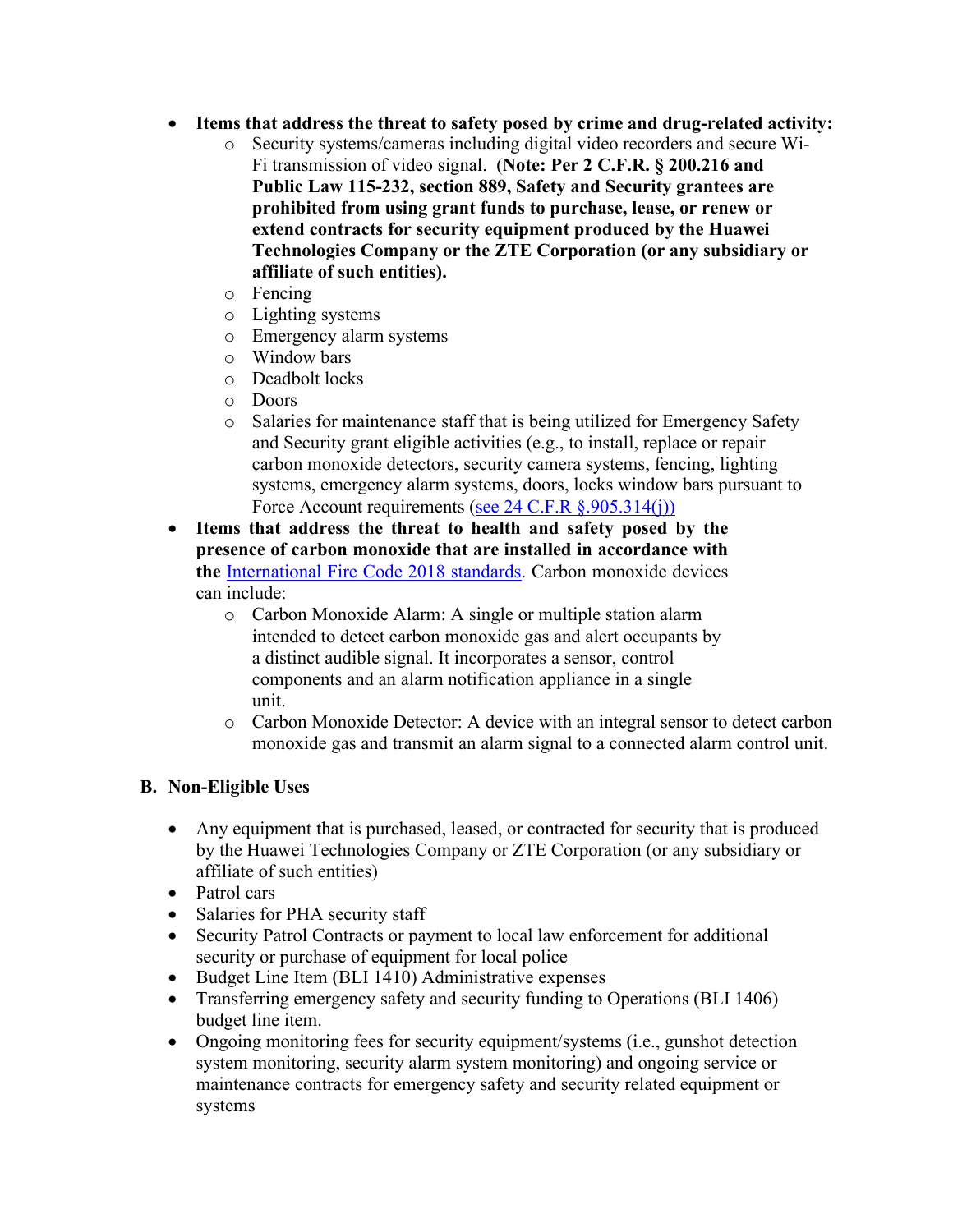### **IX. PHA Submission Requirements and Deadline**

PHAs will be notified of Emergency Safety and Security grant funds availability each fiscal year via electronic mail and a notice will be posted on the [OCI website](https://www.hud.gov/program_offices/public_indian_housing/programs/ph/capfund) with the due date for applications.

PHAs will be given at least 6 weeks of notice prior to the due date from the time the electronic mail notifications are sent. PHAs seeking emergency safety and security funding must submit a completed application package (see **Section XI** below for all of the documents and forms) by electronic mail delivery to the HUD OCI [mailbox.](mailto:PIHOCI@hud.gov)

PHAs must include all signed forms and required documents in a Portable Document Format (PDF) file or the application package will be considered incomplete and ineligible for funding. The due date for applications will be posted on the [OCI website.](https://www.hud.gov/program%20offices/public%20indian%20housing/programs/ph/capfund)

All applications including any amendments to applications received by close of business on the due date will be reviewed for funding eligibility.

## **X. FUNDING**

All applications received by the due date will be entered into a lottery designed to achieve a broad national distribution of funds, based on the HUD Departmental Regions (Regions 1 through 10). Using the lottery list and beginning with the first application on the lottery list, applications will be reviewed to assess whether they meet the eligibility criteria of this Notice.

In particular, the Department will assess the emergency safety and security needs of each PHA through a review of the application submissions as described below (**Section XI. A.**). HUD will fund eligible applications in lottery list order until all funds are exhausted. All applicants will be notified of the Department's funding decisions.

### **XI. DEFINITIONS AND REQUIREMENTS**

A PHA faced with a safety and security emergency may be eligible for funding provided that the PHA meets the requirements set forth below.

**A. Safety and Security Emergency.** An emergency may arise from an immediate need for funding by the PHA to implement safety and security measures necessary to address crime and drug-related activity or from a safety emergency which requires the purchase, repair, replacement, or installation of carbon monoxide detectors. All emergencies must have occurred or have been determined within the Federal Fiscal Year (October 1 —September 30) in which the funds were appropriated. PHAs that apply for emergency safety and security funding are expected to have taken adequate safety and security measures to minimize and avoid costly emergency situations prior to requesting emergency safety and security funds. Whether a PHA's safety and security needs merit emergency safety and security funding, made available through this Notice, will be determined by the Department based on requirements listed below.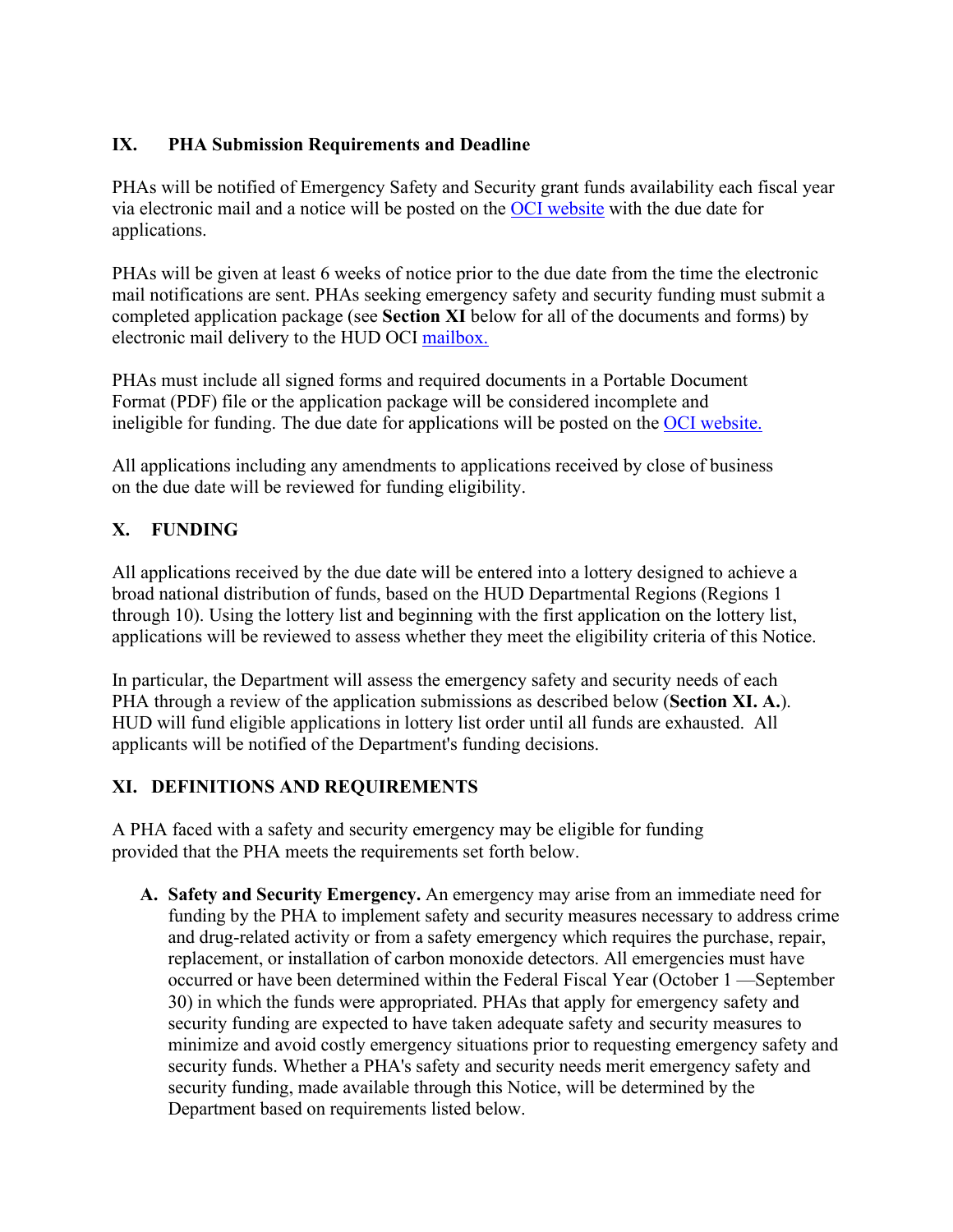**B. Compliance with Fair Housing and Civil Rights Laws, Which Encompass the Fair Housing Act and Related Authorities.** Recipients and their subrecipients must comply with all applicable fair housing and civil rights requirements in 24 CFR 5.105(a), including, but not limited to, the Fair Housing Act; Title VI of the Civil Rights Act of 1964; Section 504 and 508 of the Rehabilitation Act of 1973; Title II and Title III of the Americans with Disabilities Act of 1990. Section 109 of the Housing and Community Development Act of 1974, Age Discrimination Act, Architectural Barriers Act, Title IX of the Civil Rights Act of 1964, Executive Orders 11063, 12892, 12898, and 13166 may also apply.

#### **A PHA is ineligible to receive funding under this Notice if it has received any of the following charges, cause determinations, lawsuits, or letters of findings, and the outstanding civil rights matter is not resolved to HUD's satisfaction before the application deadline.**

- 1. The PHA has been charged with a systemic violation of the Fair Housing Act or received a cause determination from a substantially equivalent state or local fair housing agency concerning a systemic violation of a substantially equivalent state or local fair housing law proscribing discrimination because of race, color, religion, sex, national origin, disability, or familial status;
- 2. The PHA is a defendant in a Fair Housing Act lawsuit filed by the Department of Justice alleging a pattern or practice of discrimination or denial of rights to a group of persons raising an issue of general public importance pursuant to 42 U.S.C. 3614(a);
- 3. The PHA is a defendant in any other lawsuit filed or joined by the Department of Justice, or in which the Department of Justice has intervened, or filed an amicus brief or statement of interest, alleging a pattern or practice or systemic violation of Title VI of the Civil Rights Act of 1964, Section 504 of the Rehabilitation Act of 1973, Section 109 of the Housing and Community Development Act of 1974, the Americans with Disabilities Act, or a claim under the False Claims Act related to fair housing, nondiscrimination, or civil rights generally including an alleged failure to affirmatively further fair housing;
- 4. The PHA has received a letter of findings identifying systemic noncompliance under Title VI of the Civil Rights Act of 1964, Section 504 of the Rehabilitation Act of 1973, Section 109 of the Housing and Community Development Act of 1974, or the Americans with Disabilities Act;
- 5. The PHA has received a cause determination from a substantially equivalent state or local fair housing agency concerning a systemic violation of provisions of a state or local law proscribing discrimination in housing based on sexual orientation or gender identity; or
- 6. The PHA has received a cause determination from a substantially equivalent state or local fair housing agency concerning a systemic violation of a state or local law proscribing discrimination in housing based on lawful source of income.

HUD will determine if actions to resolve the charge, cause determination, lawsuit, or letter of findings taken before the application deadline date will resolve the matter. Examples of actions that may be sufficient to resolve the matter include, but are not limited to: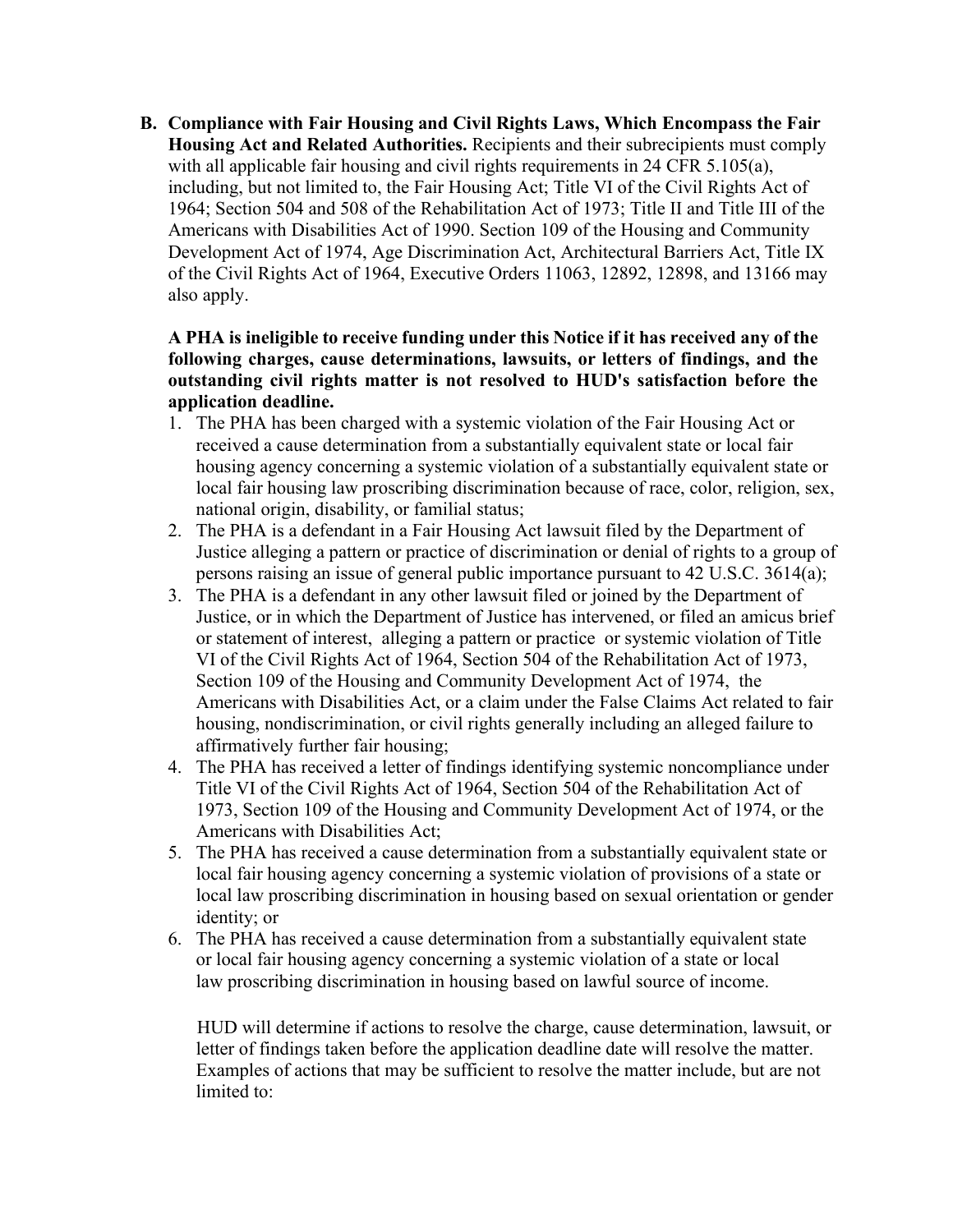- 1. Current compliance with a voluntary compliance agreement signed by all the parties;
- 2. Current compliance with a HUD-approved conciliation agreement signed by all the parties;
- 3. Current compliance with a conciliation agreement signed by all the parties and approved by the state governmental or local administrative agency with jurisdiction over the matter;
- 4. Current compliance with a consent order or consent decree;
- 5. Current compliance with a final judicial ruling or administrative ruling or decision; or
- 6. Dismissal of charges.
- **C. Economic Opportunities for Low-and Very Low-income Persons (Section 3).**  Recipients of emergency safety and security assistance under the Capital Fund must comply with Section 3 of the Housing and Urban Development Act of 1968 (Section 3), 12 U.S.C. 1701u (Economic Opportunities for Low- and Very Low-Income Persons in Connection with Assisted Projects), and the HUD regulations at 24 CFR part 75. The regulations at 24 CFR part 75 implementing Section 3 ensure, to the greatest extent feasible, that training, employment, contracting and other economic opportunities be directed to low- and very low-income persons, especially recipients of government assistance for housing, and to businesses that provide economic opportunities to lowand very low-income persons where a proposed project is located. HUD encourages recipients to search the national Section 3 Business Registry to find local businesses that prioritize hiring Section 3 residents.
- **D. Personally Identifiable Information (PII).** HUD is required to safeguard PII, in accordance with the E-Government Act of 2002 and the Privacy Act of 1974, as amended. PII is any data that could potentially be used to identify a particular person. Examples include a full name, Social Security number, driver's license number, bank account number, passport number, and email address.
- **E. Submission Requirements: Emergency** Safety and Security grant funds are available to address emergency safety and security needs that threaten the health and safety of the public housing residents. The crime or drug-related activity or the safety emergency requiring carbon monoxide detectors, either of which has given rise to the need for emergency safety and security funding, must have existed prior to submission of the application.

PHAs MUST provide a thorough explanation of how the identified crime or drug-related activity at the PHA or in the close vicinity of the PHA has increased the threat to the health and safety of their public housing residents at the projects for which emergency safety and security improvements are proposed in the PHA application, or how the PHA has determined a safety emergency which requires the purchase, repair, replacement, or installation of carbon monoxide detectors.

Below is a list of the documents comprising the complete application (there is no separate application form required. **Note: All forms must be signed and dated by a duly authorized official of the PHA)**: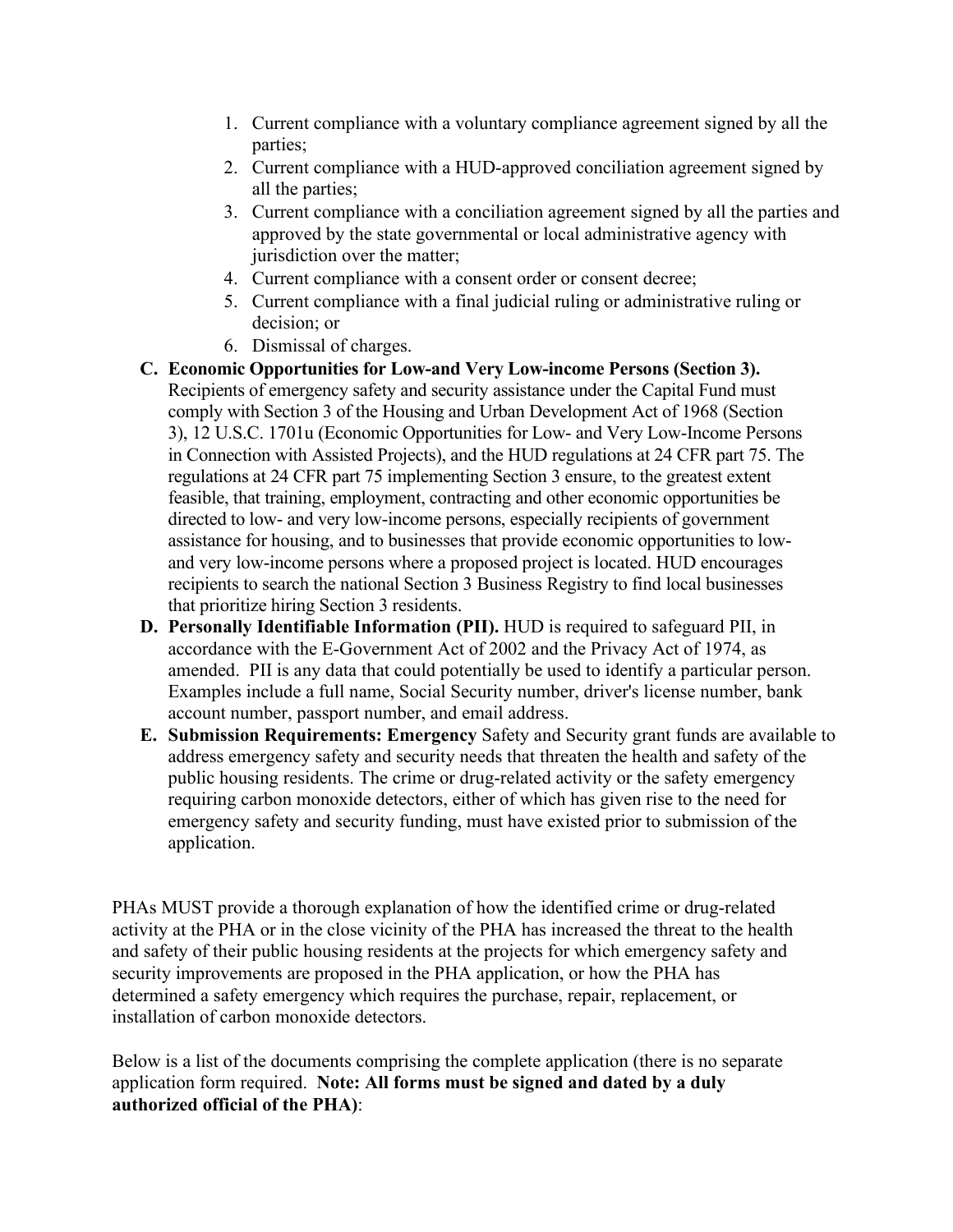- **Form HUD-50075.1, Annual Statement (only Parts I and II):** Include data specific to the proposed Emergency Safety and Security grant. Do not submit information on the current PHA Annual Statement. The proposed work does not need to be included in the PHA's 5-year plan. Moving to Work (MTW) agencies may submit a grant budget in lieu of the HUD-50075.1.
- **Required Application Documentation:** Provide a thorough yet concise description and/or explanation of how the PHA has experienced an increased threat to the health and safety of their public housing residents within the narratives requested below:

### **For emergency safety and security measures to address crime and drug-related activity:**

- o Most recent crime data of the PHA's locality (e.g., town, city, parish, county, municipality or other governmental entity) from a recognized source such as local law enforcement or Uniform Crime Reports that lists types and numbers of offences (PHA should indicate the source of the crime data in the application); AND at least one of the following:
	- Narrative documentation from PHA officials, Resident Advisory Boards or PHA security personnel; OR
	- Narrative documentation from local Community Policing Organizations; OR
	- Narrative documentation from local officials (e.g., business council executives, or city council executives).

#### **For safety and security emergencies related to the threat to health posed by carbon monoxide:**

- o Description of the presence and location of fuel-burning devices and/or attached garages; including a description of the proximity of the devices to the number of impacted dwelling units; and
- o The status of carbon monoxide detectors in the potentially impacted units, including whether carbon monoxide detectors currently exist and, if so, the need for repair or replacement.

## **Documented ability to partially finance the proposed project:**

- o Describe the activities that will be undertaken to correct the emergency and the estimated cost. Include a statement that the PHA has not previously received emergency safety and security funding for the project or projects for which the PHA is currently requesting emergency safety and security funding.
- o If the cost estimate exceeds the \$250,000 maximum grant size, the PHA must include documents indicating other funds, including Capital Funds, that are available to cover the proposal's additional costs. Funds must be from a source that is currently available to the PHA as of the date of application submission.
- **Form HUD-50071, Certification of Payments to Influence Federal Transactions**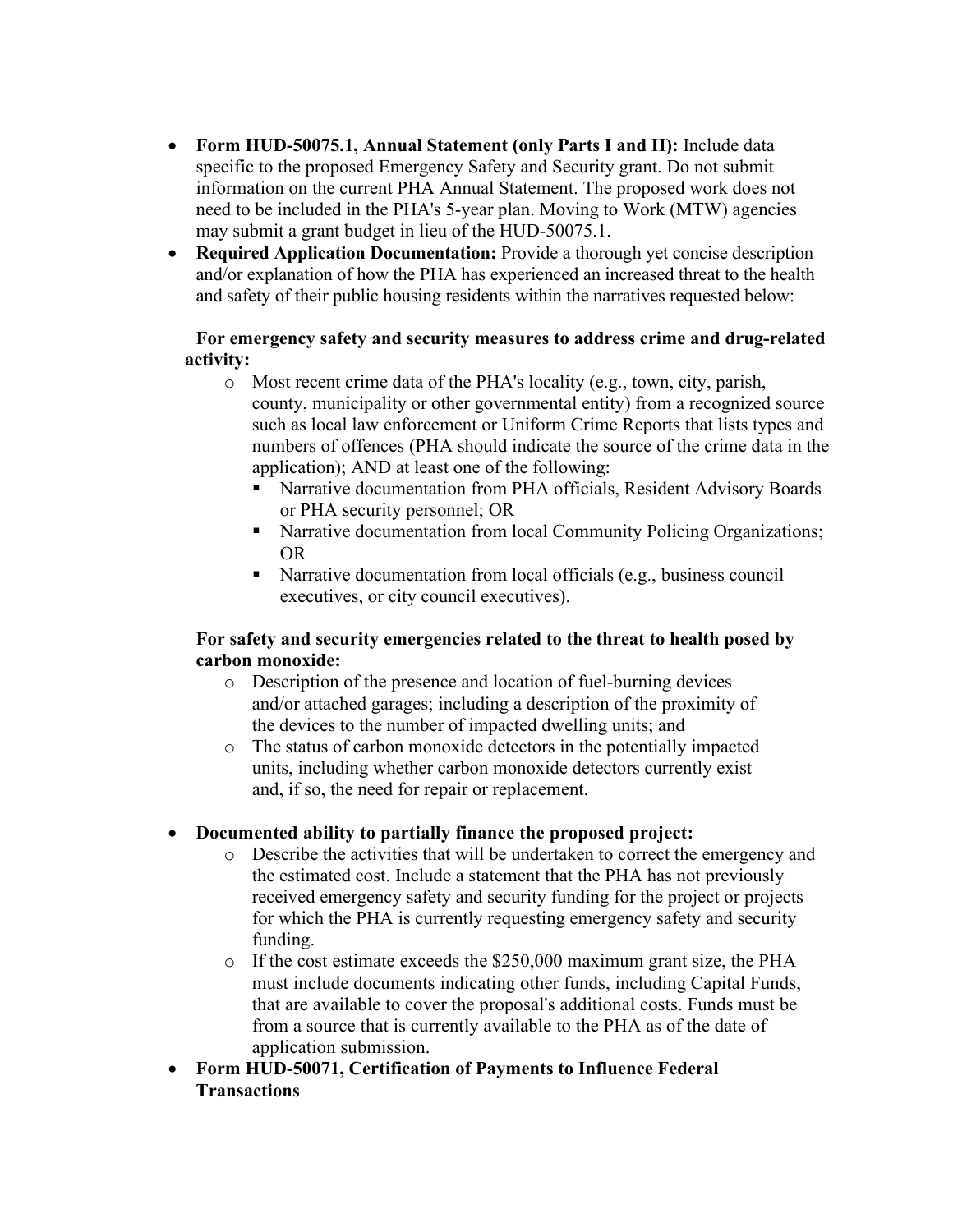**Standard Form (SF)-LLL, Disclosure of Lobbying Activities. Note: This form is available at [Forms.gov.](http://forms.gov/)** Depending on the amount of appropriated funds received, PHAs must submit the certification in Appendix A to 24 CFR Part 87 even if they have not participated in any lobbying activities, per 24 CFR Part 87. PHAs must submit Appendix B to Part 87 (SF-LLL) if the PHA has agreed to make any payment using non-appropriated funds which would be prohibited and if paid for with appropriated funds

 **Certification of Compliance with PHA Plans and Related Regulations**. PHAs are required to submit one of the following:

- o For PHAs with 250 units or more**: Form HUD-50077 -ST-HCV-HP, PHA Certifications of Compliance with PHA Plans and Related Regulations (Standard, Troubled, HCV-Only, and High Performer PHAs).**
- o For PHAs with less than 250 units**, HUD-50077-CRT-SM, Certification of Compliance with PHA Plans and Related Regulations (Small PHAs).**
- o In lieu of submitting a new form, PHAs may provide a copy of the HUD-50077-ST-HCV-HP or HUD-50077-CRT-SM, from the most recent PHA Plan submission (do not submit entire PHA Plan).
- o MTW agencies may submit a copy of the MTW certifications of compliance submitted with the most recent MTW Agency Plan.
- **A statement certifying that the PHA is in compliance with the civil rights threshold requirements set forth at Section XI.B. of this Notice.**

# **XII. EVALUATION CRITERIA**

The Department evaluates requests for emergency safety and security funding based on the information provided within the PHA's application as outlined within this Notice (see **Sections IX** and **XI** above).

## **XIII. WHAT TO INCLUDE**

An application for emergency safety and security funding must include documentation addressing each of the submission requirements listed above; follow the submission process as outlined in **Section XI** 

## **XIV. MANAGING EMERGENCY SAFETY AND SECURITY GRANTS**

Emergency Safety and Security grants should be managed in the same manner as grants provided by the Department for unforeseeable or unpreventable emergencies (see [24 C.F.R §](https://www.ecfr.gov/current/title-24/subtitle-B/chapter-IX/part-905/subpart-B)  [905.204\)](https://www.ecfr.gov/current/title-24/subtitle-B/chapter-IX/part-905/subpart-B). Therefore, PHAs have **1 year to obligate** and **2 years to expend** Emergency Safety and Security grant funds. If the PHA receives funding in excess of the costs incurred to address the safety and security emergency, the PHA must notify the Department and return the excess funds.

Emergency Safety and Security grants will not be permitted to exceed the one year to obligate and two years to expend the grants. **Waivers to such deadlines offered under the**